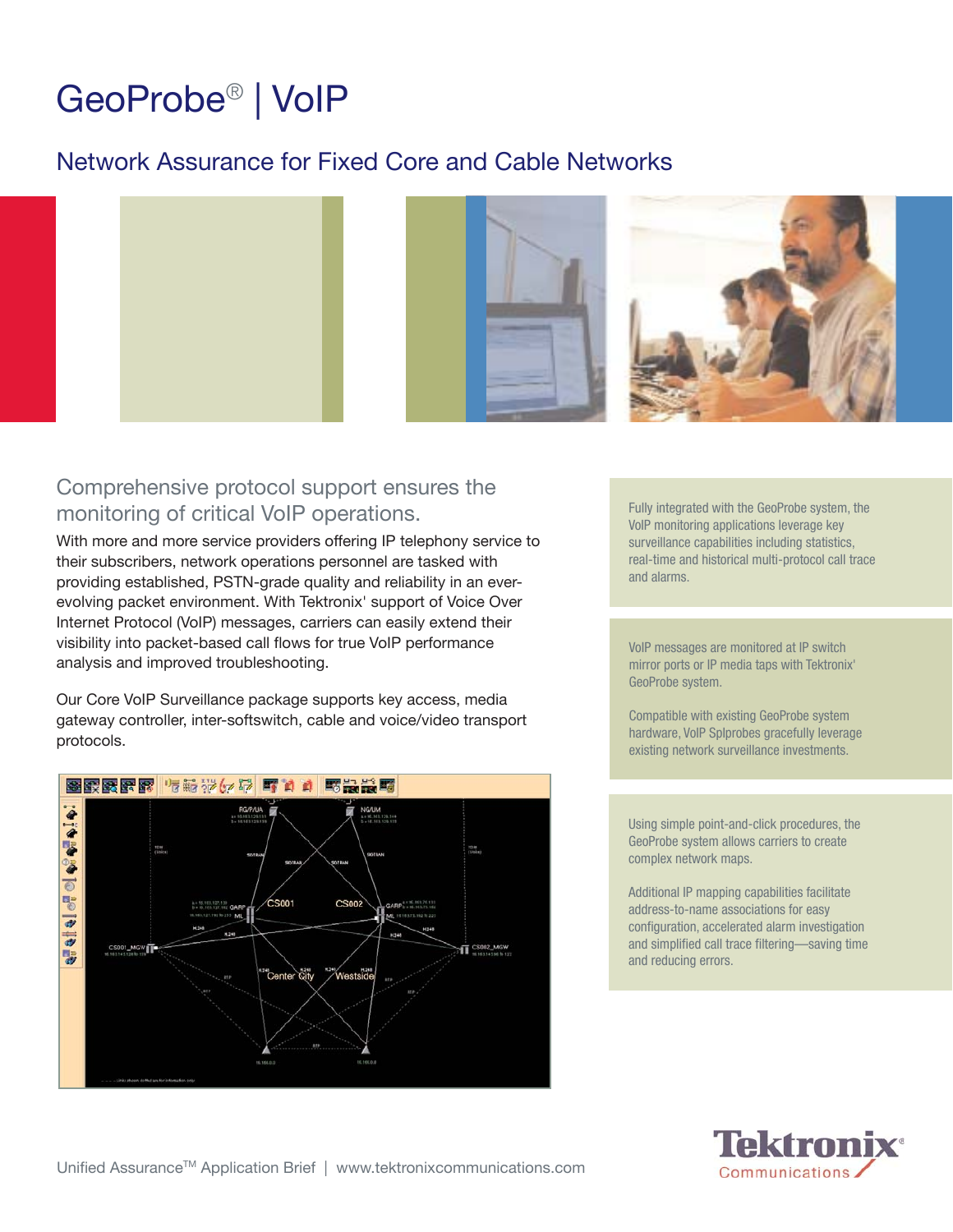#### **RADIUS Support**

An Internet security protocol, Remote Authentication Dial In User Service (RADIUS) provides centralized authentication, accounting and IP management services for remote access users in a distributed dial-up network. In VoIP environments, a pair of RA-DIUS servers is used to facilitate these security functions. Tektronix support of standard RFC specifications as well as mobile and vendor-specific attributes offers carriers a complete RADIUS solution for converging IP networks.

#### **SIP, SIP-T and SIP-I Support**

The Session Initiation Protocol (SIP) is a call processing protocol used in VoIP networks around the world to setup, modify and tear down sessions between session participants. With our VoIP offering, SIP is monitored as a call control protocol through the inspection of the SIP message header, Session Description Protocol (SDP) fields and embedded ISUP fields (SIP-T, SIP-I).

#### **H.323 Support**

Vital call control, registration, admission and status functions are monitored at the H.323 Gatekeeper and Border Gateway. For H.323 Fast Start networks, Bearer Control monitoring is also supported. Leveraging GeoProbe's multi-protocol correlation capabilities, our H.323 support enables a single view of H.323 / SIP conversions across Session Border Controllers and H.323 / ISUP calls across Gateways.

## **Statistics**

Message- and call-based statistics provide utilization and failure counts as well as more advanced performance criteria per protocol in real time. These same statistics may be used to generate alarms based on user-defined thresholds or to populate On Line Analytical Processing or OLAP-based historical reporting functions for more indepth and ongoing analysis.

# Multi-Protocol Call Trace

Real-Time and Historical (SUDStore) Call Trace capabilities provide a comprehensive view of individual calls/sessions through the capture and correlation of all associated data. Call traces may be saved to disk or printed for post-capture investigation. Providers monitoring their SS7 traffic with the GeoProbe system will also gain a true picture of IP-PSTN and Voice over Cable off-net interworking through full ISUP correlation capabilities.



The GeoProbe system provides a call sequence trace feature that displays call and transactions in a sequential graphical diagram.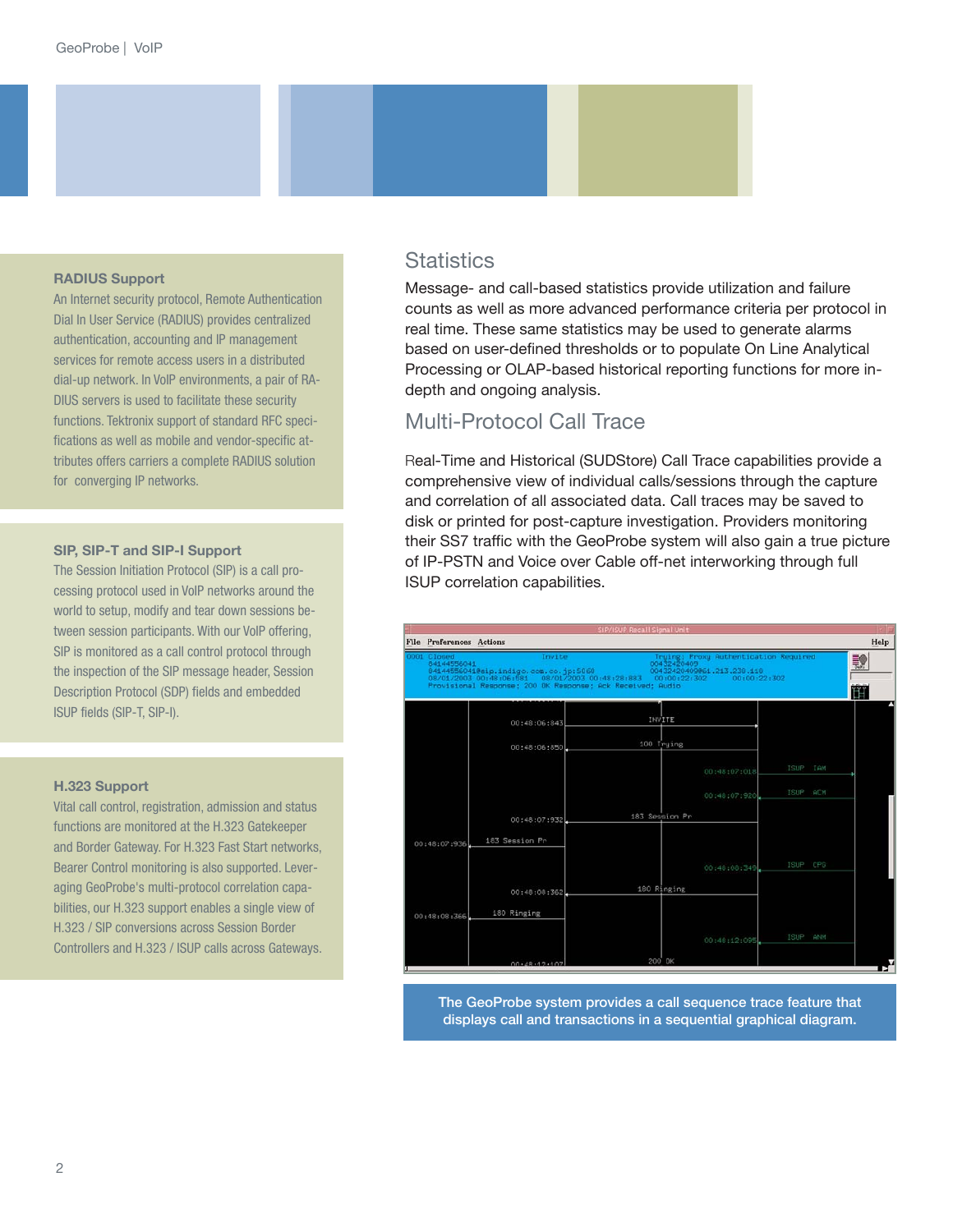





Tektronix' GeoProbe for VoIP monitoring supports the protocols illustrated above.

# Network Assurance for VoIP Networks

The GeoProbe system correlates all call signaling, media gateway control messages and media associated with a single VoIP call across multiple protocols:

- **Call Control Protocols:** SIP, SIP-T / SIP-I, H.323, BICC, SS7 Sigtran M2PA / M2UA / M3UA / SUA
- **Media Gateway Protocols:** H.248/Megaco, MGCP / TGCP / NCS, EGCP, IPDC
- **IMS Support:** SIP 3GPP Extensions, ENUM, DIAMETER
- **Access Gateway Protocols:** ISDN Sigtran IUA / DUA
- **Media Monitoring:** RTP, RTCP, RTCP-XR; RTP Tones & Events Support; H.248 & MGCP EoCQ (End of Call Quality, including XNQ), SIP EoCQ
- **Common IP Protocols:** DNS, DHCP, RADIUS, HTTP, LDAP
- **Multi-Transport Support:** UDP, TCP, SCTP; GigE Copper & Fiber, 10GigE; IP/ATM/STM-1, STM-4
- **PacketCable Support:** NCS, TGCP, DQoS/COPS

#### **MGCP and H.248 Support**

Through support of standard IETF and proprietary Media Gateway Controller Protocols including Lucent's IPDC variants, our VoIP offering is extended to monitor the call control communications between Call Agent / Softswitches and Media Gateways. By monitoring these "transaction-oriented" messages, the setup, modification and tear down of paths from endpoint IDs are closely audited. Call and media QoS information is extracted from the protocol and added in every call trace.

#### **RTP/RTCP/RTCP-XR Support**

Tektronix' media QoS Monitoring encompasses not only media quality statistics on a per-call basis (such as packet bandwidth, latency, jitter, and packet loss), but also the ability to project Voice Quality Scores on a per-call basis for speech carried using RTP protocols. QoS information is obtained by monitoring RTP, RTCP and RTCP-XR packets. RTP stream capture is also supported.

#### **Sigtran Support**

Sigtran protocols transport ISDN and SS7 signaling traffic in IP networks, enabling carriers to use their existing ISDN and SS7 network elements on a multi-homed IP transport network. Tektronix monitors BICC, Sigtran IUA, DUA, M2PA, M2UA, M3UA, and SUA call setup and service messages between signaling gateways (SG), media gateway controllers (MGC) and IP-enabled signaling control points (IP-SCP) to provide insight into performance of hybrid TDM/IP networks.